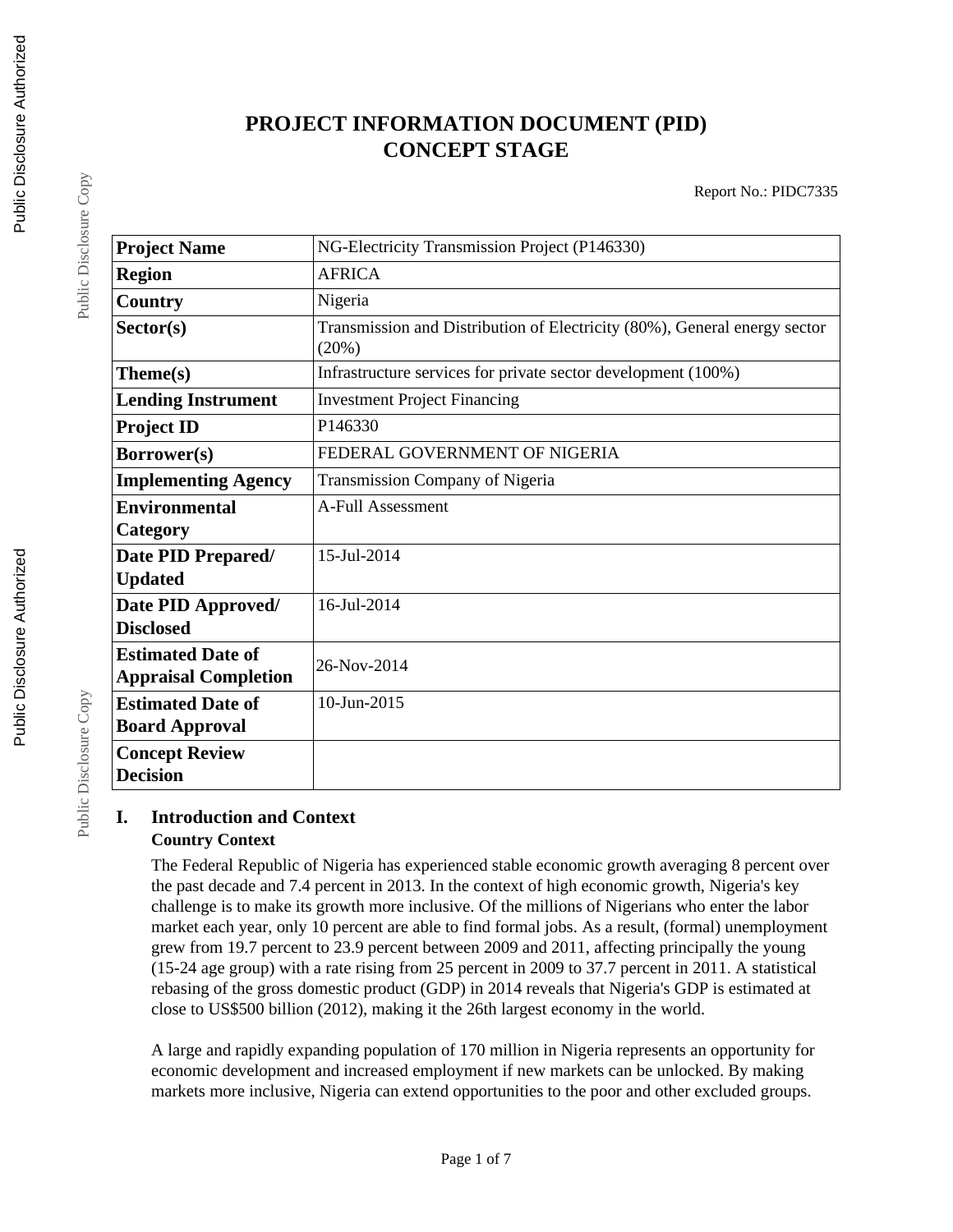Limited inclusiveness also implies wide divergences in performance between geopolitical regions and states. There remain worrying trends concerning the geographic distribution of the poor. In North-East and North-West poverty rates remain very high: on average, above 50 percent, and in some cases above 70 percent with a tendency to stagnation.

The growth and poverty reduction strategy for Nigeria has to be built on the broader comparative advantages which include a diverse population, a focal point of connectivity for Northern and Southern cultures on the Africa continent, and a gateway to Central Africa. Economic diversification through improvements in governance and service delivery, increasing productivity, improved infrastructure and human capital, and a progressive regional policy will unlock the development potential and support strong and inclusive growth and accelerated job creation.

#### **Sectoral and Institutional Context**

Nigeria is one of the world's largest oil exporters and is endowed with abundant domestic energy resources, including the eighth largest reserves of natural gas and significant untapped hydropower and solar power potential. Despite these favorable conditions, access to energy services is low at about 35 percent of the population - this includes those connected to the electric grid (about 18 percent) as well as those relying on self-generation. Nearly 100 million citizens (about 65 percent) are left entirely without access to electricity - the second largest national deficit behind India.

In order to achieve tangible improvements in energy services, the Federal Government of Nigeria (FGN), over the past few years, has embarked on an ambitious reform program. In 2009, the 'Roadmap for Power Sector Reform' outlined a series of comprehensive measures across the sector value chain with specific short, medium, and long term actions to expand supply and open the sector for private investment, while addressing the chronic sector issues hampering improvement of service delivery. Under sustained political commitment, the Roadmap has been successful in: (i) unbundling and privatizing the vertically integrated sector; (ii) addressing broken institutional and regulatory systems; (iii) enhancing sector governance and accountability; (iv) establishing a new pricing regime (multi-year tariff order, MYTO); and (v) scaling up private sector investment in the sector.

The implementation of the complex reform program is challenging and requires ongoing support. Some of the key issues that underpin the reform program (discussed in further details in the sections below) are: (i) increasing the power generation capacity; (ii) augmenting the capacity of the transmission network in order to deliver the power to the consumers; (iii) reducing the high levels of aggregate technical, commercial, and collection (ATC&C) losses in the distribution segment; (iv) enhancing last-mile access to modern energy services to the masses; and (v) ensuring long term financial viability of the sector.

Currently, the demand for electricity in Nigeria vastly outpaces supply. Over the past decade, Nigeria's publicly owned and operated electricity system has been failing to meet Nigeria's power needs. In early 2013, the total available capacity was around 3,500 MW which was significantly below the suppressed demand estimated to exceed 6,000 MW. The demand in the Nigerian power sector is expected to continue to increase at around 10 percent per annum in the medium term, reaching 10,000 MW (medium growth rate scenario) to 14,000 MW (high growth scenario) by the year 2020. Due to the measures undertaken as part of the reform program, the supply capacity is expected to reach at least 9,500 MW by 2020. The additional capacity is being developed by a mix of public financed and private sector led independent power projects (IPPs). FGN's National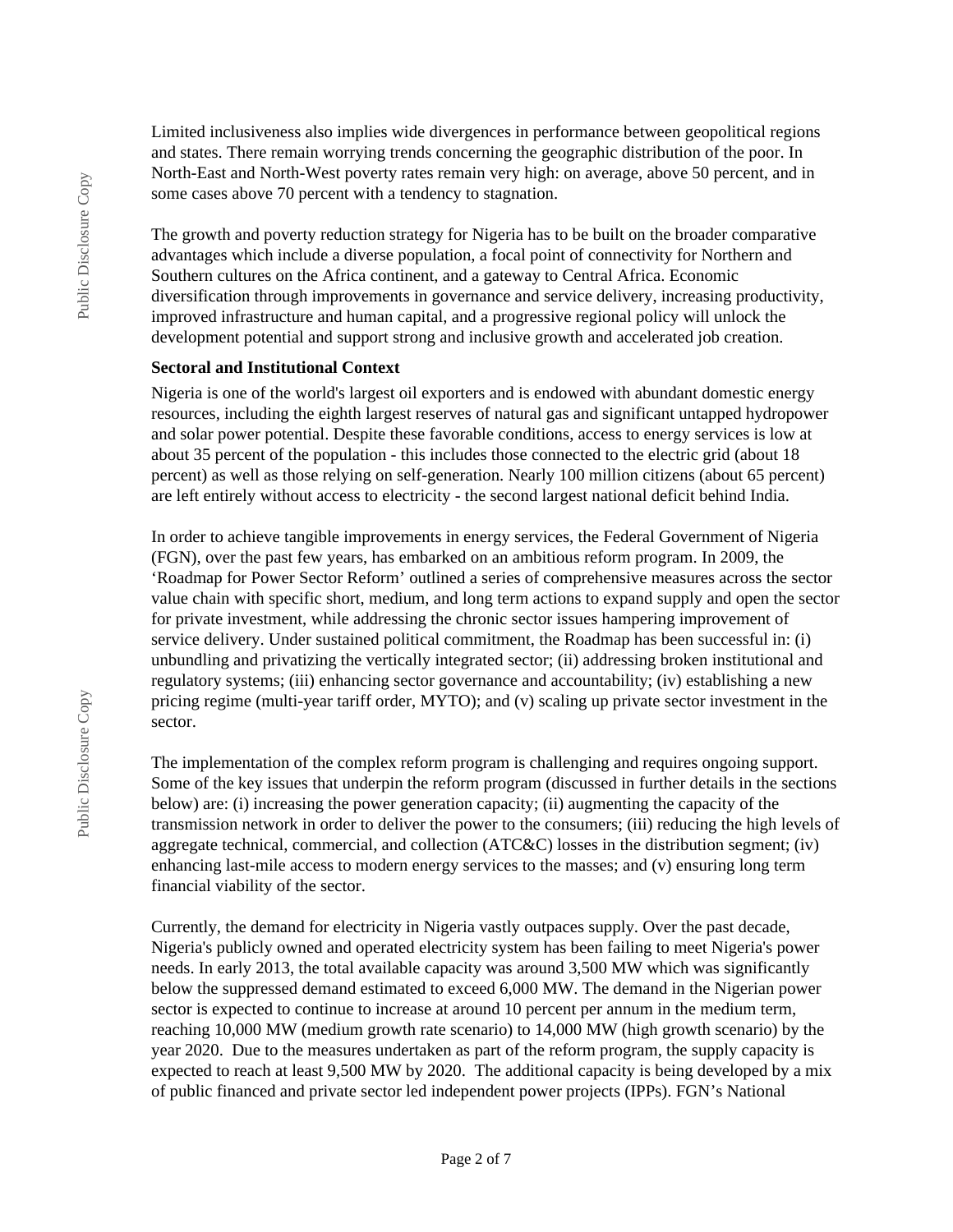Integrated Power Plant Project (NIPP) is expected to commission around 1,000 MW of additional supply capacity a year during 2014-15. In addition, several IPP developers are actively working on various power plant projects able to be commissioned from 2017 and onwards.

Presently, the transmission network in Nigeria is not equipped to transmit the volume of power needed to supply the demand. The Transmission Company of Nigeria (TCN), which has remained as a public utility during the reforms, has been placed under a management contract (Manitoba Hydro International (MHI)) to support its capacity building and to improve the efficiency of the national grid operator, whose technical losses are estimated to be in the range of 12 percent (MYTO estimate for transmission loss is 8 percent). FGN intends to combine TCN's reform with a major investment program which will increase the wheeling capacity of the network from the current 4,800 MW to about 13,000 MW by the year 2020, as well as to increase the network's reliability, stability, and efficiency.

TCN's Investment Plan has already identified several areas of critical investment (upgrades, refurbishments, and new installations) that are needed in order to modernize the transmission network, expand its capacity, and reduce losses (see Box 1). The investments, estimated at US\$8 billion, are categorized under three main pillars based on the main business units: (i) Transmission Services Provider (TSP) investments focus mainly on refurbishing existing facilities to restore the network to its original capacity, finishing projects that are in various stages of construction, and initiating the construction of over 100 new lines and sub-stations, and many new voltage control facilities; (ii) System Operator (SO) investments focus on restoration, improvement, and expansion of the telecom, supervisory control and data acquisition (SCADA) system, and related control systems; and (iii) Market Operator (MO) investments focus on automation and streamlining of business processes and information and communication technology (ICT), including other supporting infrastructure for meter data collection and settlements.

The sector is currently under-recovering its revenues under the prevailing Market Interim Rules (Pre-Transitional Electricity Market). Newly privatized DISCOs continue to pay, on average, about half of the MO invoices resulting in a cash shortage for all market participants, including TCN, which recovered about 60 percent of its wheeling charges in 2013. Studies are ongoing to ascertain the appropriate level of retail tariff that would make the sector whole. Similarly, the wheeling charge required to cover TCN's operating expenses and the long term cost of capital expenditures is being evaluated. As part of the financing efforts for the Investment Plan, TCN is in the process of submitting a tariff increase to NERC based on its financial projections for the period 2014-2017.

As the reform program addresses many of the key structural issues for the power supply and grid network, in parallel, the FGN plans to launch a 'National Electrification Access Policy' (NEAP) aimed at achieving enhanced electricity access by accelerating both grid and off-grid programs while employing appropriate policies and innovative technical solutions to reduce costs, improve reliability, and provide timely service to all households. The NEAP includes an ambitious target of achieving an access rate of 75 percent by 2020, with a particular focus on traditionally undeserved rural population as well as rural institutions such as: schools, health centers, and administrative buildings. The key development challenge for Nigeria is posed by low access to electricity and a spatially dispersed population, combined with the high cost of standalone generation from expensive diesel fuel, and often poor service quality. The many unserved (lacking access) and under-served (suffering from poor interruptible supply) consumers in Nigeria are forced to resort to self-generation at a high cost to themselves and the economy (about US\$30-50 cents per kWh as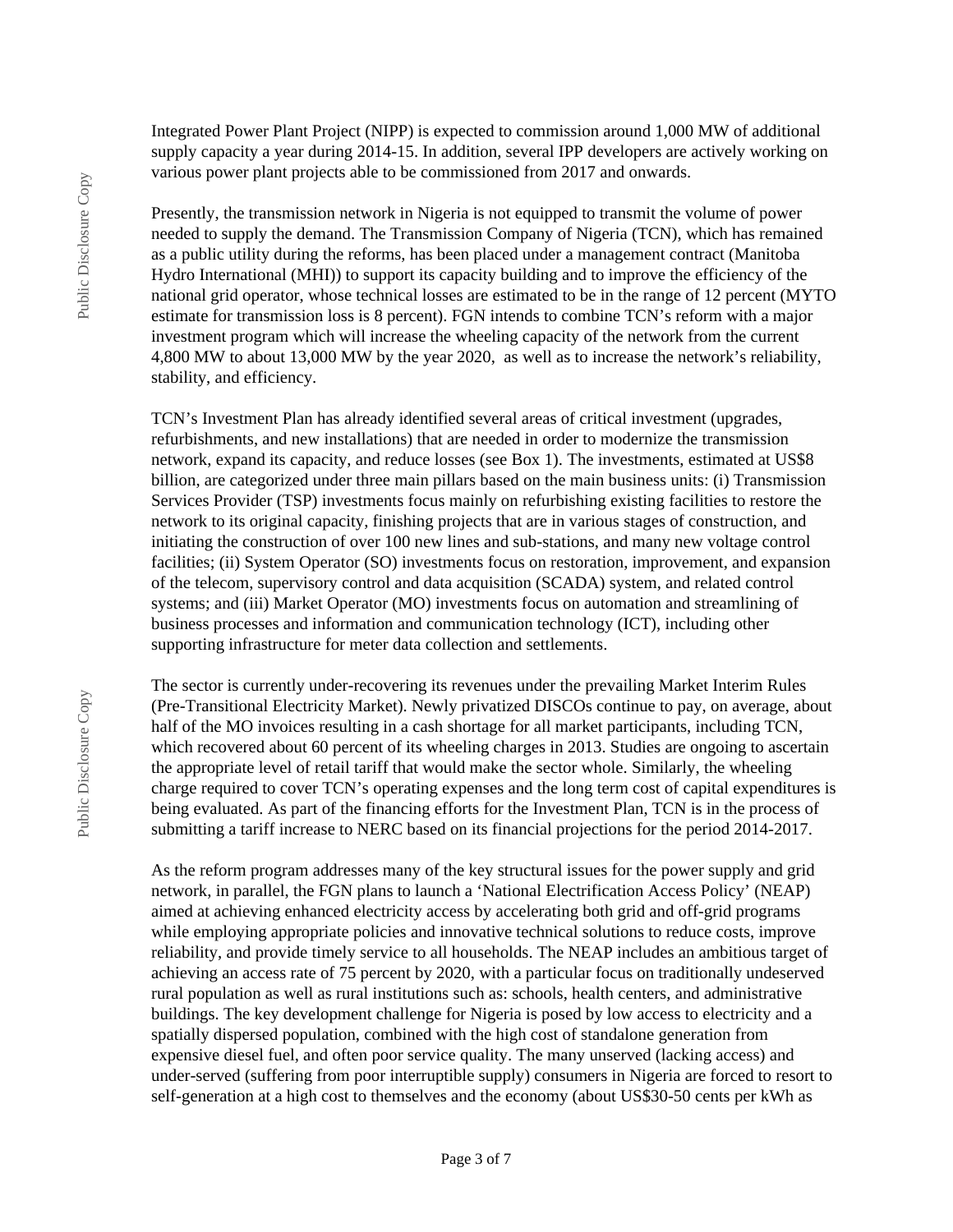compared to the current grid based tariff of US\$0.13 per kWh) and poor quality lighting alternatives such as kerosene and wick lanterns. Even when current sector reforms are fully in place, 'business as usual' will risk leaving more Nigerians in the dark without electricity access. International experience suggests that scale-up of access requires not only enabling policy and regulatory environment but also the necessary planning tools and appropriate economic incentives for sector utilities to extend access to the the bottom of the pyramid population.

#### **Relationship to CAS**

The proposed Project is fully aligned with the FY14-17 Nigeria Country Partnership Strategy (CPS), which focuses on three strategic clusters in support of inclusive economic growth. The WBG's support to improving Nigeria's power supply is a critical part of the CPS. Many outcomes of the CPS are directly linked to improving power generation and transmission capacity, and efficiency of power supply. Specific focus is put on the Northern states facing dire power deficit in the absence of proximate power generation sources (the bulk of power is generated in the Nigeria's gas rich south), and insufficient transmission capacity to deliver the limited quantities they receive. The proposed Project is also aligned with WBG Energy Directions Paper, and the twin goals of eradicating extreme poverty and boosting shared prosperity by increasing access to affordable household energy services and reducing the need for expensive diesel based self-generation for small business and Industry, currently hampering competitiveness and job growth. The Project also supports the goals set under the Sustainable Energy for All (SE4All) initiative by assisting in increased power supply and improving access to energy.

The proposed Project will be implemented as an integral part of the coordinated donor support to the sector that includes significant investment and technical assistance (TA) programs from both multilateral partners such as: the African Development Bank (AfDB), as well as bilateral partners such as: Agence Francaise de Développement (AFD), UK Department for International Development (DFID), Japan International Cooperation Agency (JICA), and the US Government (USG) under the Power Africa Initiative (PAI).

The proposed Project is part of the World Bank Group's Joint Energy Business Plan (EBP) for Nigeria. The proposed Project is part of long standing support to the energy sector by IBRD/IDA, IFC, and MIGA. WBG support includes upstream and downstream investments along the supply chain as well as a strong sectoral dialogue with the authorities. Bank's support to the Nigerian power sector includes the ongoing Nigeria Electricity and Gas Improvement Project (NEGIP), and the recently approved Power Sector Guarantee Project (PSGP) which is providing IBRD Partial Risk Guarantees (PRGs) to support increased private sector participation in the sector (IPPs, privatized generation, and distribution companies) by supporting improved credit worthiness of the FGN agencies. The first two greenfield IPP transactions being supported under PSGP (Azura Edo IPP and the Exxon Qua Iboe IPP) will increase the installed power capacity of Nigeria by 1,000 MW and mobilize over US\$1.7 billion in private capital.

## **II. Proposed Development Objective(s)**

## **Proposed Development Objective(s) (From PCN)**

The project development objective is to improve the capacity and efficiency of the transmission network and increase electricity services.

#### **Key Results (From PCN)**

The proposed PDO indicators are: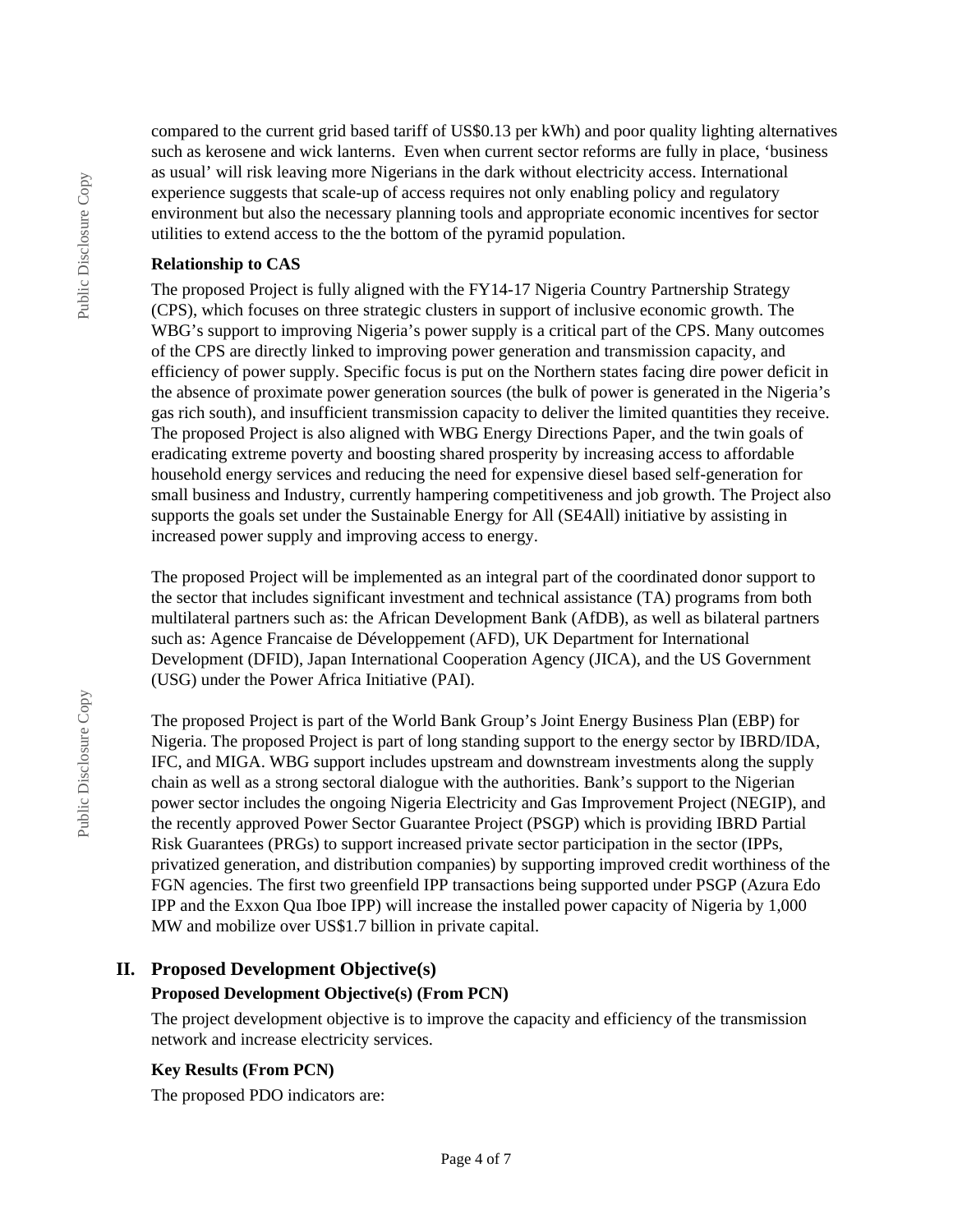- (i) Increase in transmission network's wheeling capacity (MW);
- (ii) Reduction in transmission network losses (percentage);
- (iii) Number of people connected tot he grid under the Project (number); and
- (iv) Direct project beneficiaries (number), of which female (percentage).

#### **III. Preliminary Description**

#### **Concept Description**

A. Concept

The proposed Nigeria Electricity Transmission and Access Project (NETAP) would channel concessional public financing to critical parts of the supply chain which are unlikely to be fully financed from private sources. It complements private investments and investments from the FNG's own resources. The proposed project would support transmission network investments as well as access investments. As new generation investments are coming on line, transmission is increasingly the critical link of the energy value chain and the potential limiting factor of investment underpinning the success of the entire reform program. The proposed NETAP will also finance specific programs to increase quantity, quality and access to the electricity network, particularly in the Northern areas of the country where economic activities have long suffered from the lack of affordable energy supply. Finally, the proposed NETAP will also provide targeted technical assistance and capacity building support to the FGN agencies to support the implementation of the Project.

#### B. Description of Project Components

Component 1: Transmission Network Improvement (IBRD US\$650 million) component 1 would finance selected investments highlighted in the TCN Investment Plan, as follows:

Sub-Component 1(a): Transmission Network Rehabilitation (IBRD US\$200 million). This subcomponent would finance a subset of refurbishment and replacement sub-projects included in Package 1 of the TCN Investment Plan. These investments are needed for refurbishing existing facilities, to restore the network to its rated capacity, and to reduce high ATC&C losses associated with the transmission network.

Sub-Component 1(b): Transmission Network Expansion Investments (IBRD US\$200 million). Sub-Component 1(b) would finance a subset of new capacity expansion sub-projects identified under Package 2 of the Investment Plan. Package 2 of the TCN Investment Plan outlines investments needed for new transmission and sub-transmission lines, sub-stations, as well as associated equipment and costs of implementation, such as: retaining owner's engineers, in order to expand the grid capacity to 10,000 MW. IBRD support would finance investments grouped by geographic locations to reduce interdependence and increase efficiency in implementation. Target zones may include North-West zone including the Kaduna-Kano Axis and the South-West zone including the Lagos network. Support would be geared towards underpinning key potential 'growth poles' in the country to spur access enhancement as well as growth of commerce, job creation, and shared prosperity.

Sub-Component 1(c): Transmission Network Expansion Partnerships (IBRD US\$200 million). Sub-Component 1(c) would support a subset of new capacity expansion sub-projects identified under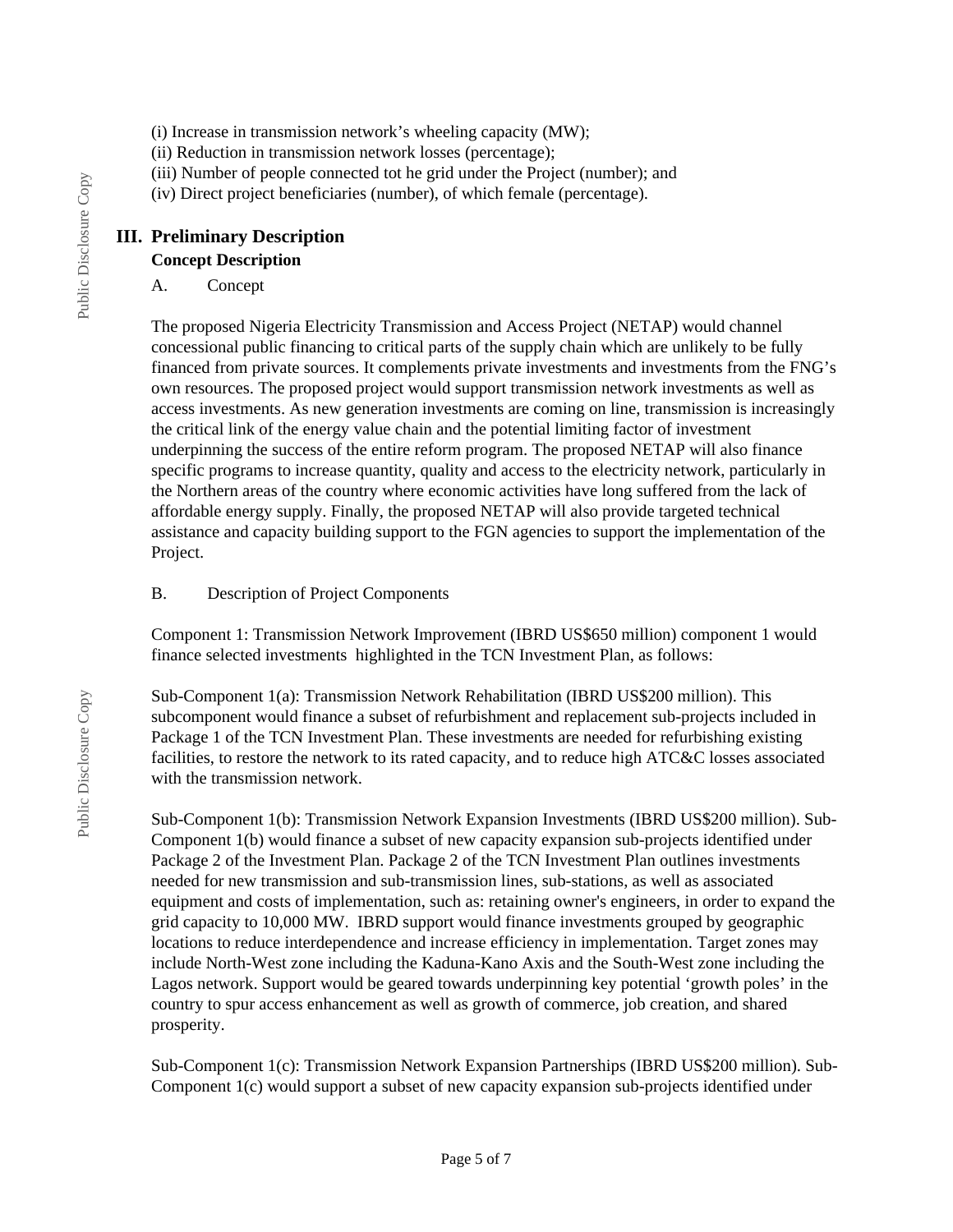Package 2 of the Investment Plan. The project team, in cooperation with IFC and MIGA, will carry out an assessment during project preparation to identify the optimal use of WBG instruments to finance these greenfield transmission sub-projects. The assessment will review the possibility of various public private partnership (PPP) arrangements, including build, own, operate, and transfer (BOOT) type arrangements to leverage the use of public funds. Financing supplied under Sub-Component 1(c) could be used as TCN's equity or debt participation in such arrangement or used to provide guarantees to assist with securitization of private capital mobilization.

Sub-Component 1(d): Efficient Network Management (IBRD US\$50 million). Complementary to the TSP investments under Sub-Components 1(a), 1(b), and 1(c), Sub-Component 1(d) would support improvements to efficient management of the increased national grid infrastructure. Support would be provided for a subset of investments identified in the TCN Investment Plan for the SO and the MO, such as: integrated operation of the power system, restoration and expansion of the SCADA system, and telecommunication equipment.

Component 2: Capacity Building and Technical Assistance (IDA US\$50 million): This Component will support much needed capacity building and technical assistance activities at key sector institutions and other relevant stakeholders in order to ensure that the implementation of reform program is successfully carried out. The support provided under this Component will not only assist in implementation of the investments identified under NETAP, but will benefit the sector as a whole with the overall goal of scaling-up energy access in Nigeria. Capacity building and TA activities will be identified during project preparation to be complimentary to ongoing support from other donors.

| <b>Safeguard Policies Triggered by the Project</b> | Yes | N <sub>0</sub>            | <b>TBD</b> |
|----------------------------------------------------|-----|---------------------------|------------|
| Environmental Assessment OP/BP 4.01                | x   |                           |            |
| Natural Habitats OP/BP 4.04                        |     |                           | x          |
| Forests OP/BP 4.36                                 |     | $\boldsymbol{\mathsf{x}}$ |            |
| Pest Management OP 4.09                            |     | ×                         |            |
| Physical Cultural Resources OP/BP 4.11             |     |                           | x          |
| Indigenous Peoples OP/BP 4.10                      |     | $\boldsymbol{\mathsf{x}}$ |            |
| Involuntary Resettlement OP/BP 4.12                | X   |                           |            |
| Safety of Dams OP/BP 4.37                          |     | X                         |            |
| Projects on International Waterways OP/BP 7.50     |     | X                         |            |
| Projects in Disputed Areas OP/BP 7.60              |     | x                         |            |

#### **IV. Safeguard Policies that might apply**

#### **V. Financing (in USD Million)**

| Total Project Cost:                                   | 700.00 | Total Bank Financing: | 700.00 |               |
|-------------------------------------------------------|--------|-----------------------|--------|---------------|
| <b>Financing Gap:</b>                                 | 0.00   |                       |        |               |
| <b>Financing Source</b>                               |        |                       |        | <b>Amount</b> |
| Borrower                                              |        |                       |        | 0.00          |
| International Bank for Reconstruction and Development |        |                       |        | 700.00        |